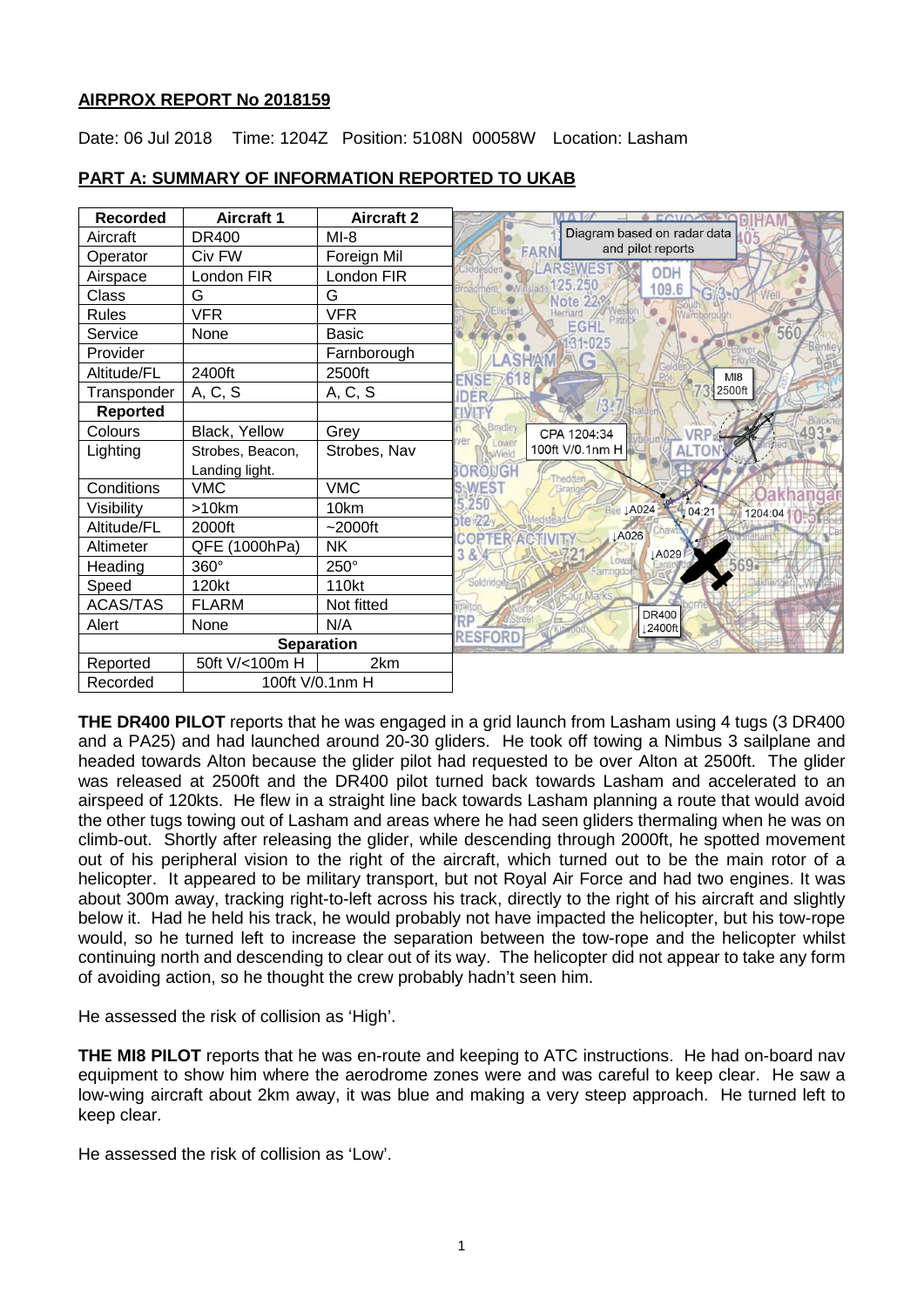# **Factual Background**

The weather at Odiham was recorded as follows:

METAR EGVO 061150Z 35004KT CAVOK 26/12 Q1021 BLU=

## **Analysis and Investigation**

# **CAA ATSI**

The MI8 was formally identified using the aircraft address field in the aircraft data box on the area radar replay. However, the events described in the report received from the MI8 pilot were not always consistent with those described by the DR400 pilot and as such the MI8 pilot may have been describing a different event.

At 1147.00 the MI8 pilot called the Farnborough controller, the controller instructed the pilot to squawk 0433 and a Basic Service was agreed.

At 1200.59 (Figure 1), the Farnborough controller issued the MI8 pilot with approval to transit the Odiham MATZ but instructed them to remain clear of Odiham ATZ and warned them of intense aerial activity at Lasham, which was 9nm ahead and active with multiple glider contacts. The MI8 pilot acknowledged this information.

CPA occurred at 1204.32 (Figure 2), with the aircraft separated by 0.2nm laterally and 100ft vertically.



Figure 1 - 1200.59 Figure 2 -1204.32

The DR400 pilot was not in receipt of an ATS at the time of the Airprox. The pilot of the MI8 was in receipt of a Basic Service from Farnborough LARS. A Basic Service is provided for the purpose of giving advice and information useful for the safe and efficient conduct of flights. This may include weather information, changes of serviceability of facilities, conditions at aerodromes, general airspace activity information, and any other information likely to affect safety. The avoidance of other traffic is solely the pilot's responsibility.

In accordance with the requirements of a Basic Service, the Farnborough controller passed a timely warning to the MI8 pilot to expect intense aerial activity in the vicinity of Lasham and explained the location of Lasham relative to the position of the MI8. Therefore, the Farnborough controller discharged their responsibilities within the provision of a Basic Service and both pilots were responsible for their own collision avoidance.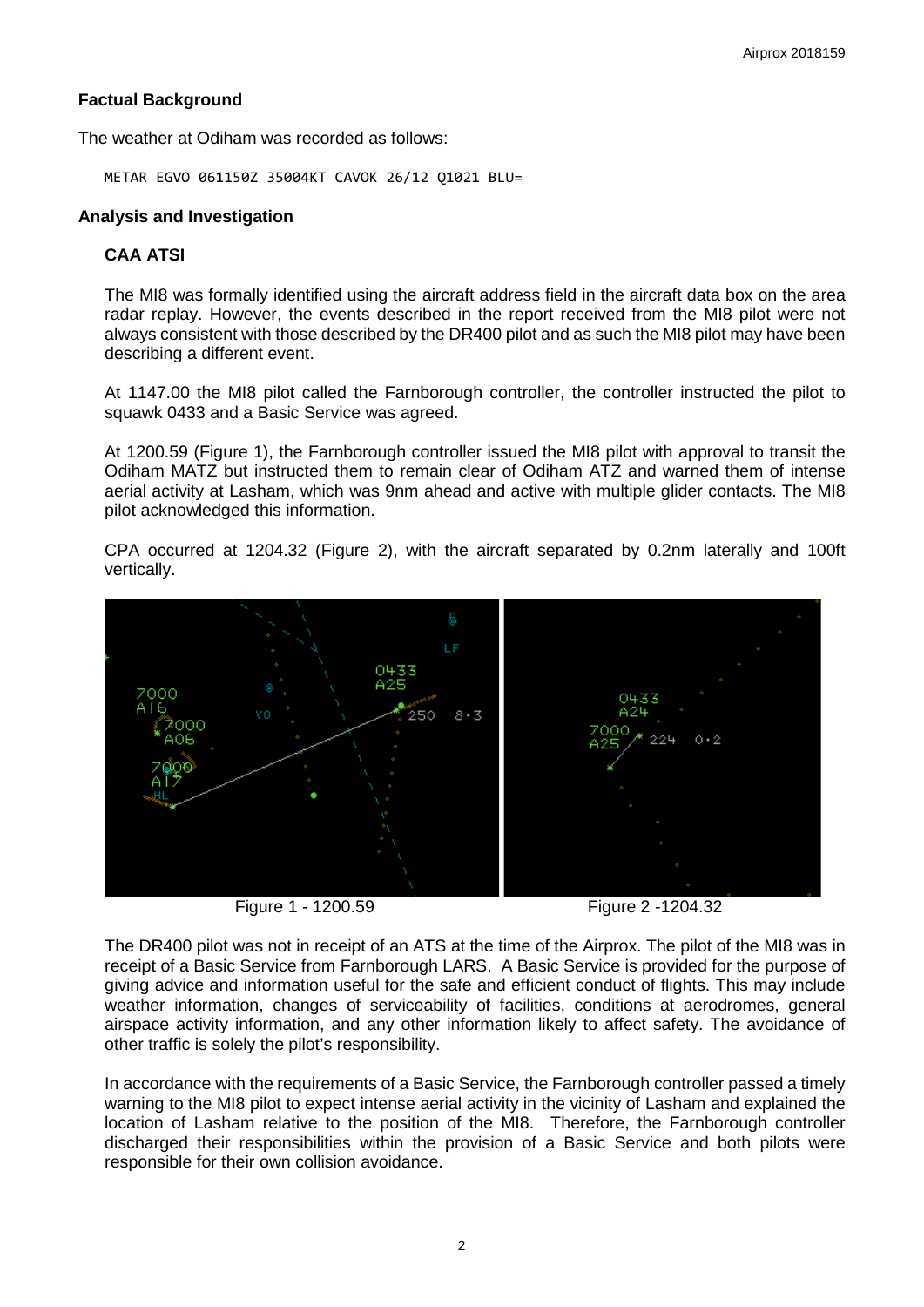## **UKAB Secretariat**

The DR400 and MI8 pilots shared an equal responsibility for collision avoidance and not to operate in such proximity to other aircraft as to create a collision hazard<sup>[1](#page-2-0)</sup>. If the incident geometry is considered as converging, then the DR400 pilot was required to give way to the MI8<sup>[2](#page-2-1)</sup>.

### **Summary**

An Airprox was reported when a DR400 and a MI8 flew into proximity at 1204hrs on Friday 6th July 2018. Both pilots were operating under VFR in VMC, the DR400 pilot had just released a glider, was returning to land and was not in receipt of an ATS. The MI8 pilot was transiting passed Lasham and was receiving a Basic Service from Farnborough.

## **PART B: SUMMARY OF THE BOARD'S DISCUSSIONS**

Information available consisted of reports from the pilots of both aircraft, transcripts of the relevant RT frequencies, radar photographs/video recordings and reports from the appropriate ATC operating authorities.

The Board first looked at the actions of the DR400 pilot. He had just released a glider and was returning to Lasham to collect his next glider. Glider tugs typically fly a steep approach back to the airfield in order to use minimum power so that the engine can cool down, and to return as quickly as possible to ensure as many gliders can be launched within a certain time window. The Board wondered whether as a result the DR400 tug pilot had become somewhat task focused in his intent to return to the airfield as soon as possible, to the detriment of his look-out. The MI8 had been in his vicinity for some time prior to the Airprox, was maintaining its level and course, and it was for the DR400 pilot to give way to it, which he did by taking avoiding action, albeit later than desirable. Without an ATS the DR400 pilot would not have received any Traffic Information and although his aircraft was fitted with FLARM, this would only have given him warnings about other FLARM-equipped aircraft; had his aircraft been fitted with a P-FLARM, or something similar, he might have gained information from the MI8's transponder.

The MI8 pilot was a foreign national visiting the UK and some members wondered whether he would have been fully aware of the type of service he was receiving from Farnborough, and that being a Basic Service he was unlikely to receive specific Traffic Information other than the generic warning that he received about the possibility of gliders in the area. Members noted that the MI8 pilot had described the DR400 as being 2km away and the Board could not determine whether this meant that he first saw the DR400 2km away, or that he had seen a different aircraft completely. Although they couldn't be sure, they decided it was probably the former because there were no other tugs in the vicinity and he accurately described the steep approach of the DR400 as it descended into Lasham. If it was the DR400 that he had seen at 2km, members wondered why the MI8 pilot had not acted sooner to break the collision geometry, although the MI8 pilot reported taking avoiding action, it was not enough to be evident on the radar replay.

The Board briefly looked at the role of the Farnborough controller. He was providing a Basic Service to the MI8 pilot and had warned him about the intense aerial activity in the Lasham area. The Farnborough controller was not required to monitor the MI8 on the radar and, unless he saw the incident and believed there to be a risk of collision, was not required to pass Traffic Information. The Board surmised it was probable that the controller had not seen the incident on radar, otherwise he would have provided Traffic Information.

In determining the cause of the Airprox, the Board quickly agreed that it had been a late sighting by the DR400 pilot. However, the uncertainty in the Board's mind about when the MI8 pilot had seen the DR400 caused them not to make any assessment in respect of his sighting, although they suspected that it had been closer than the 2km he had reported. Turning to the risk, the Board were mindful of the

l

<span id="page-2-0"></span><sup>1</sup> SERA.3205 Proximity.

<span id="page-2-1"></span><sup>2</sup> SERA.3210 Right-of-way (c)(2) Converging.